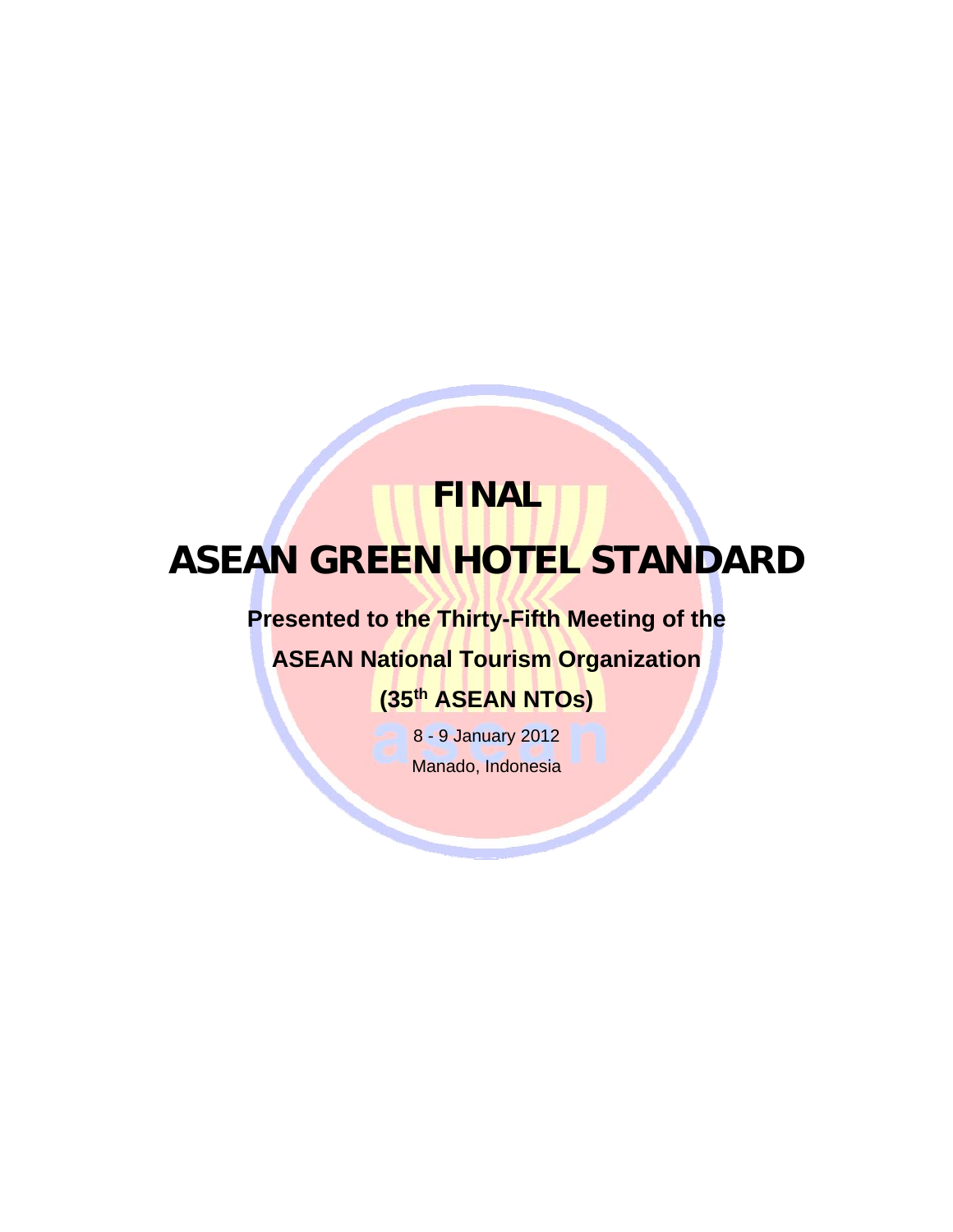# **INDEX**

#### **PAGE**

| $\mathbf{1}$ . |      |                                                                                                                          |  |  |
|----------------|------|--------------------------------------------------------------------------------------------------------------------------|--|--|
| 2.             |      |                                                                                                                          |  |  |
| 3.             |      |                                                                                                                          |  |  |
| 4.             |      |                                                                                                                          |  |  |
|                | 4.1  |                                                                                                                          |  |  |
|                | 4.2  |                                                                                                                          |  |  |
|                | 4.3  |                                                                                                                          |  |  |
|                | 4.4  |                                                                                                                          |  |  |
|                | 4.5  |                                                                                                                          |  |  |
|                | 4.6  | Environment <b>Market and Market and Market and Market and Market and American American American American American A</b> |  |  |
|                | 4.7  |                                                                                                                          |  |  |
|                | 4.8  |                                                                                                                          |  |  |
|                | 4.9  |                                                                                                                          |  |  |
|                | 4.10 |                                                                                                                          |  |  |
|                | 4.11 |                                                                                                                          |  |  |
|                | 4.12 |                                                                                                                          |  |  |
|                | 4.13 |                                                                                                                          |  |  |
|                | 4.14 |                                                                                                                          |  |  |
|                | 4.15 |                                                                                                                          |  |  |
|                | 4.16 |                                                                                                                          |  |  |
|                | 4.17 |                                                                                                                          |  |  |
|                | 4.18 |                                                                                                                          |  |  |
|                | 4.19 |                                                                                                                          |  |  |
|                | 4.20 |                                                                                                                          |  |  |
|                | 4.21 |                                                                                                                          |  |  |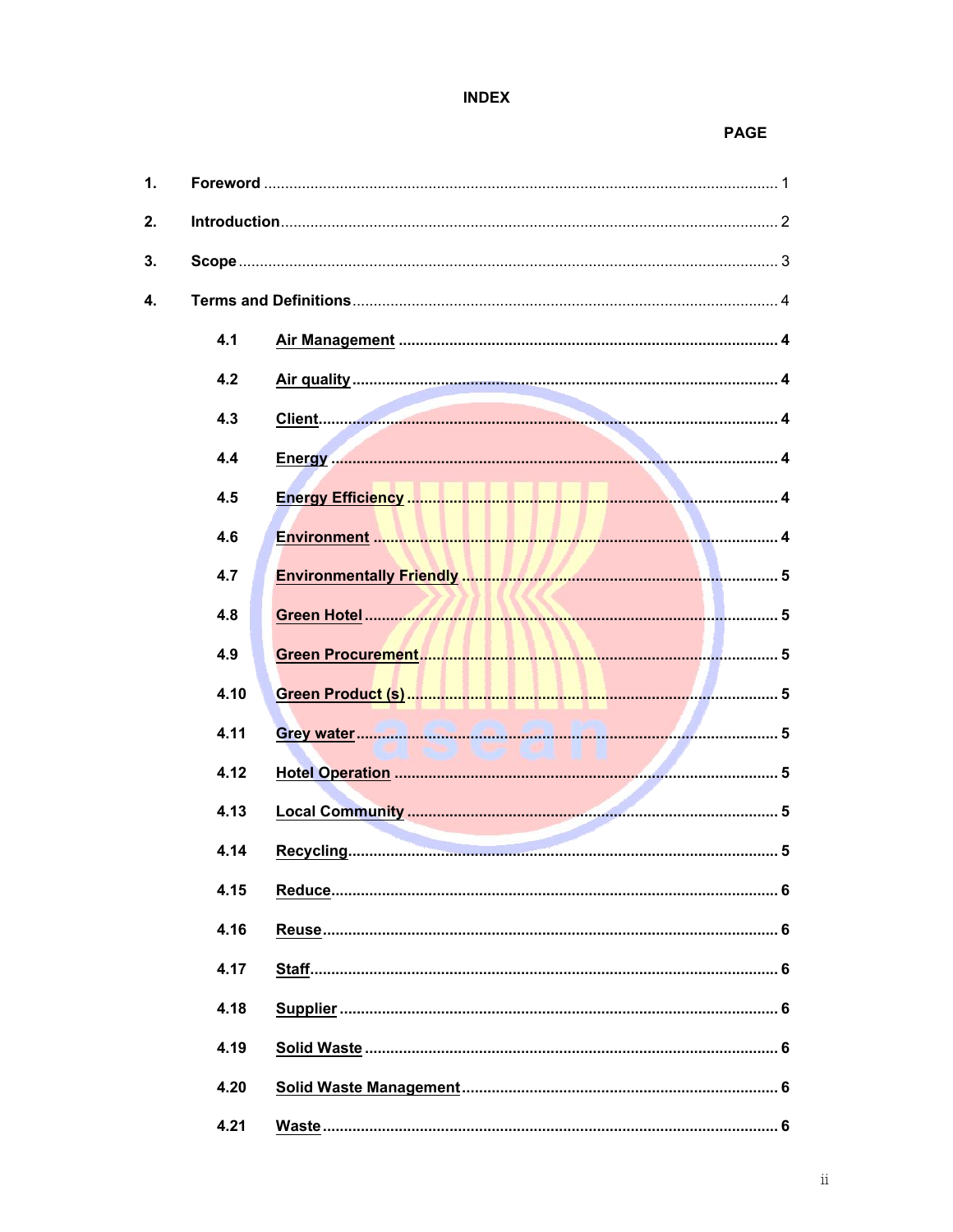| 4.22 |  |
|------|--|
| 4.23 |  |
| 4.24 |  |
| 4.25 |  |
| 4.26 |  |
| 4.27 |  |

| 5 |      |                                                         |  |  |
|---|------|---------------------------------------------------------|--|--|
|   |      |                                                         |  |  |
|   | 5.1  | Environmental policy and actions for hotel operation 8  |  |  |
|   | 5.2  |                                                         |  |  |
|   | 5.3  | Collaboration with the community local organizations  8 |  |  |
|   | 5.4  |                                                         |  |  |
|   | 5.5  |                                                         |  |  |
|   | 5.6  |                                                         |  |  |
|   | 5.7  |                                                         |  |  |
|   | 5.8  |                                                         |  |  |
|   | 5.9  |                                                         |  |  |
|   | 5.10 |                                                         |  |  |
|   | 5.11 | Toxic and chemical substance disposal management  9     |  |  |
| 6 |      |                                                         |  |  |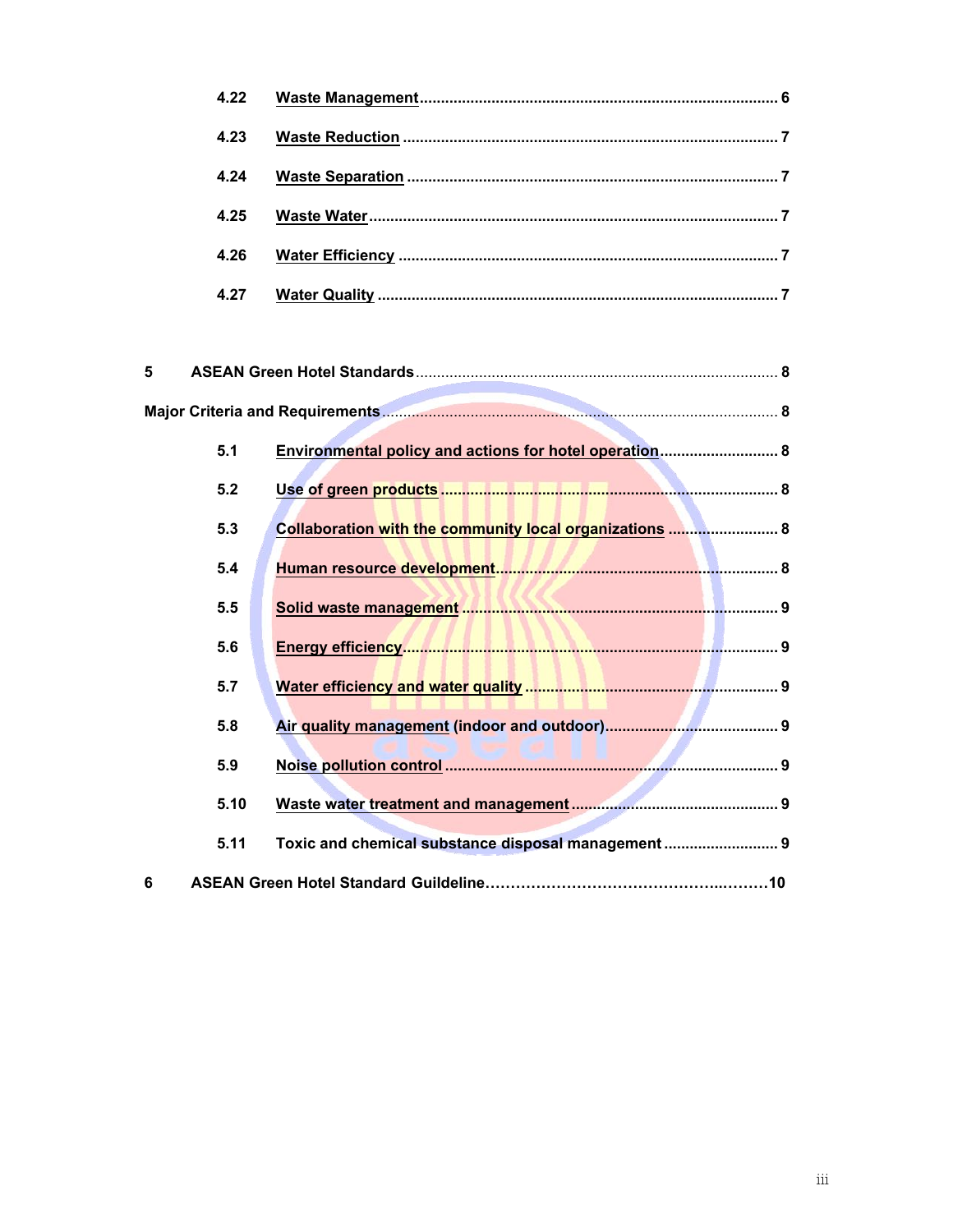### **1. Foreword**

The objective of this standard is to develop an Association of South East Asian Nations (ASEAN) Green Hotel Standard with a certification process which will increase the Environmentallyfriendly and Energy Conservation in the ASEAN Accommodation industry, with a unified agreement across ASEAN Members States. The standard will establish a professional Green Hotel Operation; Environmental plan, Green product, Human Resource and environmental management, which will enable Environment and Communities to benefit from a collective approach to operational professionalism.

The development of ASEAN Green Hotel Standard will also ensure the implementation of ASEAN Tourism Strategic Plan (ATSP) 2011-2015 which was adopted by ASEAN Tourism Ministers that chart out measure 2.1.1: "Revise an ASEAN Green Hotel Standard with a certification process."

With the growth of the Tourism industry around the world, the new trends of tourism direct to Responsible Tourism and Meaningful Tourism which need 'everything Green' and the increasing demand for 'everything Asian', the introduction of an ASEAN Green Hotel Standard that defines an ASEAN standard while being respectful of sustainable resources consumption has been drafted for ASEAN Standards.

The ten ASEAN Members States namely Brunei Darussalam, Cambodia, Indonesia, Lao Peoples Democratic Republic, Malaysia, Myanmar, Philippines, Singapore, Thailand and Vietnam.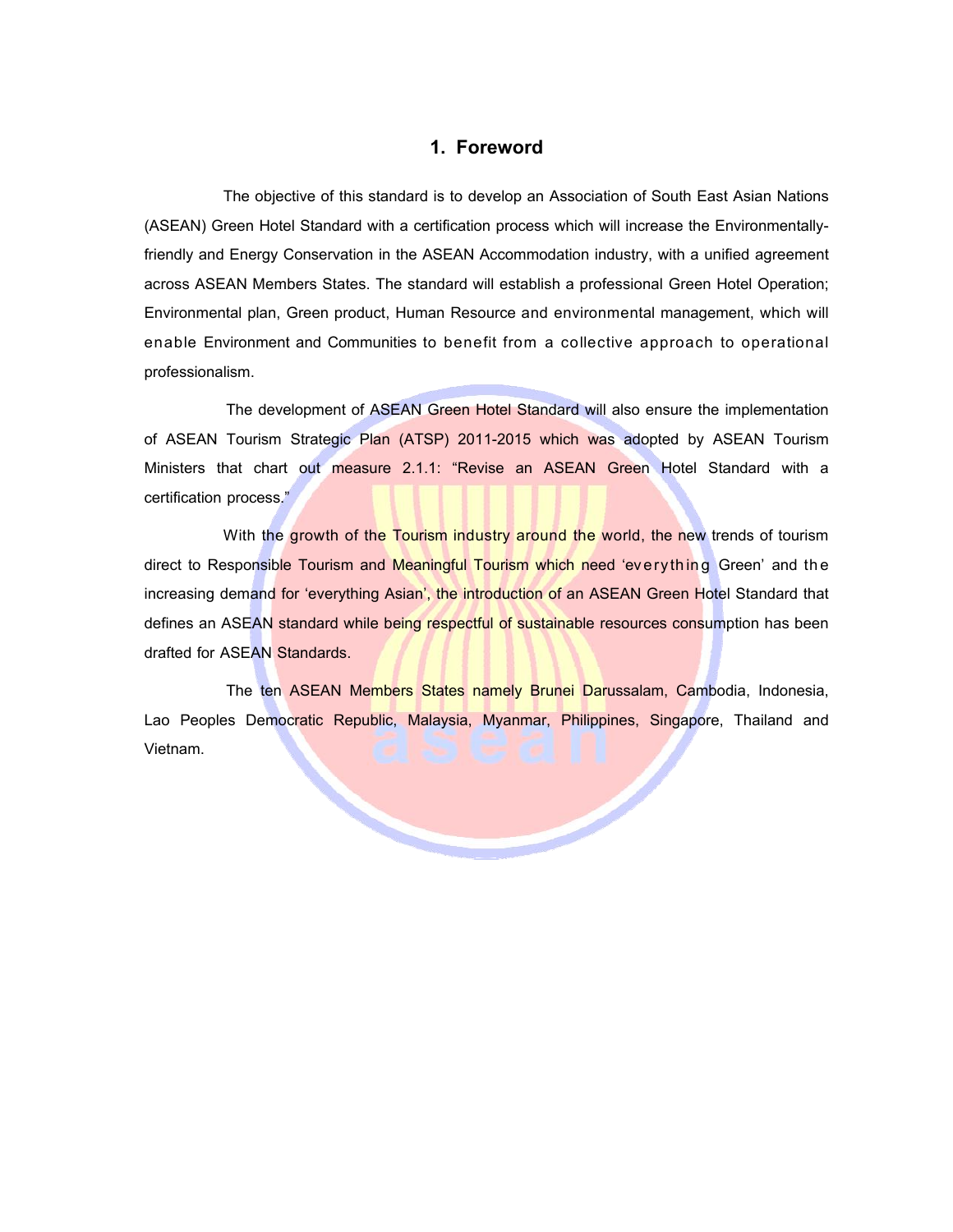# **2. Introduction**

More than 65.7 million international tourists traveled intra-ASEAN by the year 2009, and Pacific Asia Travel Association and ASEAN forecasts 86.7 million tourists by the year 2015. In order to minimize the negative impacts of this growth, Green tourism must translate from words to facts, and be an imperative for all tourism stakeholders.

The ASEAN Green Hotel Standard is an ASEAN initiative dedicated to promoting sustainable tourism practices around the ASEAN. Momentum around this movement is growing. The ASEAN Green Hotel Standard is currently active in all ASEAN.

The ASEAN Green Hotel Standard fosters sustainable tourism through the adoption of the Environmentally-friendly and Energy Conservation.; compiling, adapting and creating the tools and training to engage in ASEAN Green Hotel practices.

At the heart of this ASEAN Green Hotel Standard is the minimum requirement that any hotel business should aspire to reach in order to protect and sustain the ASEAN's natural and cultural resources while ensuring tourism meets its potential as a tool for conservation and poverty alleviation.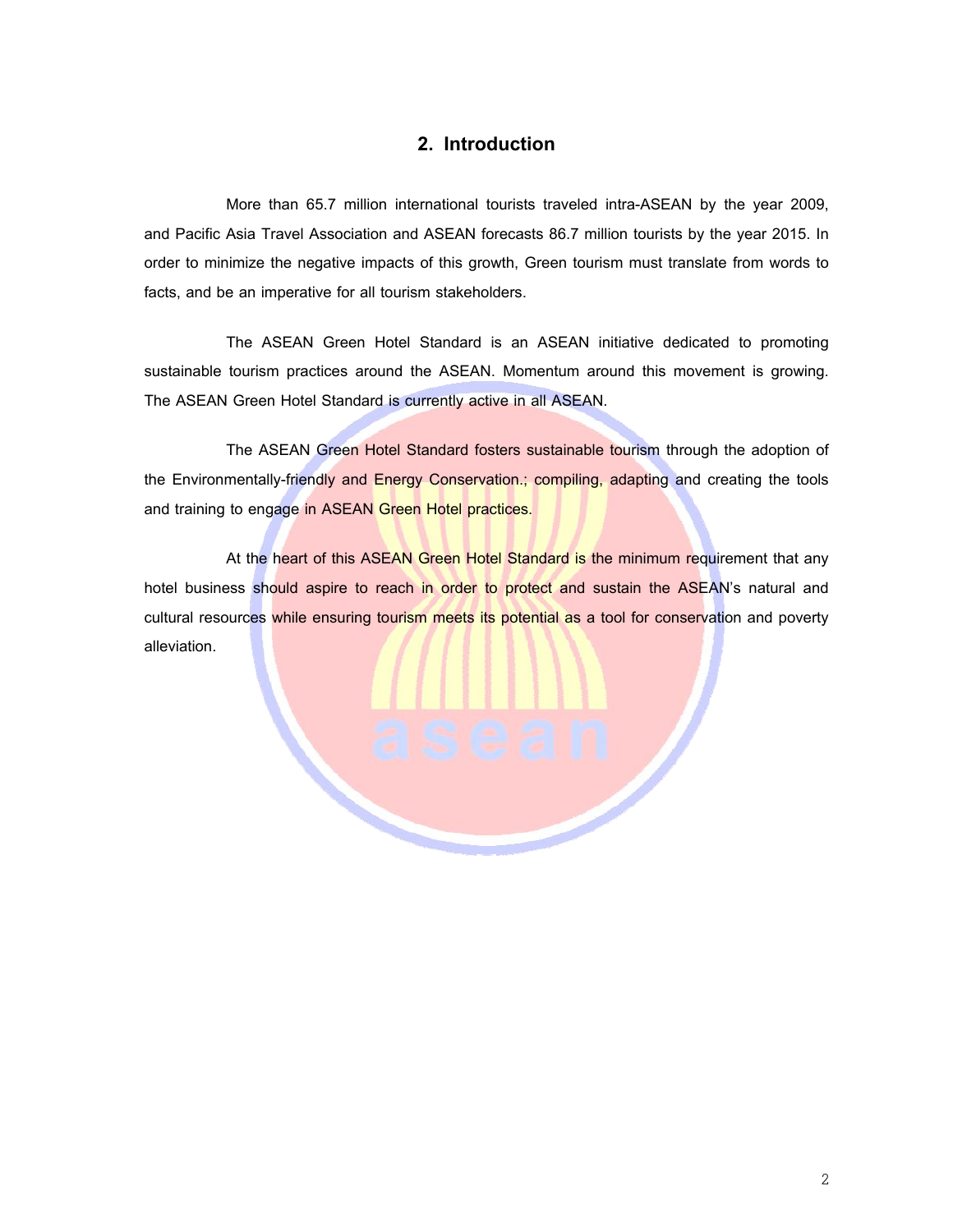# **3. Scope**

This Standard deals with the following essential elements of professional Green Hotel operations: Environmental plan, Green product, Human Resource and environmental management.

A *Green Hotel* as defined by this standard is an establishment for the promotion of the Environmentally-friendly and Energy Conservation. This main management consist of engineering department, housekeeping department, front office department, facilities department e.g.

A *Green Hotel* operation can be modified for many stakeholders such as hotel management, staff, guest, community for make a better cooperation to reach the criteria and success in green management.

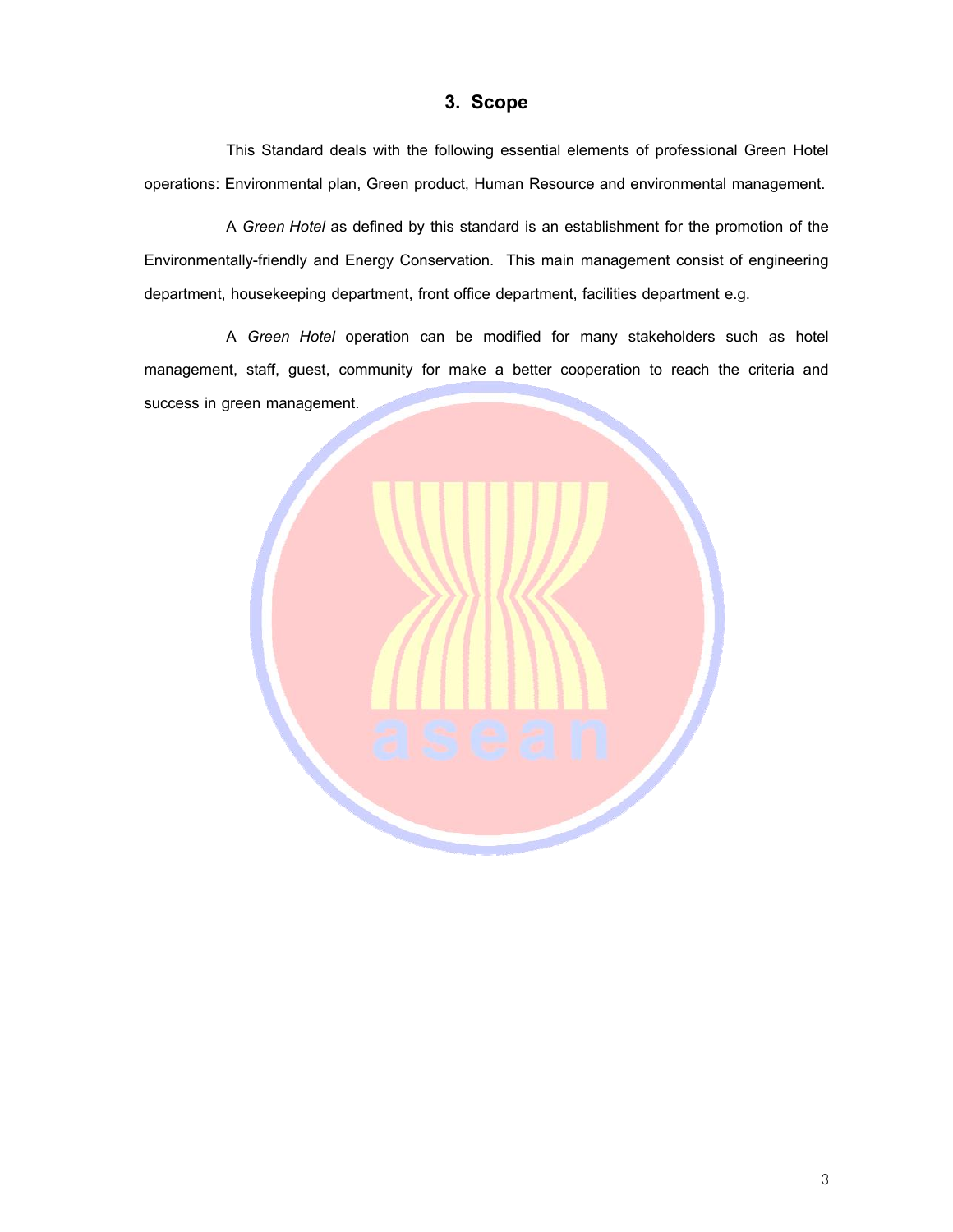## **4. Terms and Definitions**

For the purposes of this ASEAN Green Hotel Standard, the following terms & definitions apply.

#### **4.1 Air Management**

Air quality management includes looking after the air inside your premises, as well as reducing the impact of any of your activities that could affect the air in your local neighborhood.

#### **4.2 Air quality**

**Quality** is defined as a measure of the condition of air relative to the requirements of one or more biotic species or to any human need or purpose. Air quality indices (AQI) are numbers used by government agencies to characterize the quality of the air at a given location. As the AQI increases, an increasingly large percentage of the population is likely to experience increasingly severe adverse health effects. To compute the AQI requires an air pollutant concentration from a monitor or model. The function used to convert from air pollutant concentration to AQI varies by pollutant, and is different in different countries. Air quality index values are divided into ranges, and each range is assigned a descriptor and a color code. Standardized public health advisories are associated with each AQI range. An agency might also encourage members of the public to take public transportation or work from home when AQI levels are high.

#### **4.3 Client**

A person who needs or requests to stay in an environmentally-friendly Hotel.

#### **4.4 Energy**

In physics, is an indirect observed quantity. It is often understood as the ability system has to do work on other physical system. Energy is always equivalent to the ability to exert pulls or pushes against the basic forces of nature, along a path of a certain length.

#### **4.5 Energy Efficiency**

Producing a high level of output or performance relative to the amount of energy consumed.

#### **4.6 Environment**

Surroundings in which an organization operates, including air, water, land, natural resources, flora, fauna, humans, and their interrelations. This definition extends the view from a company focus to the global system.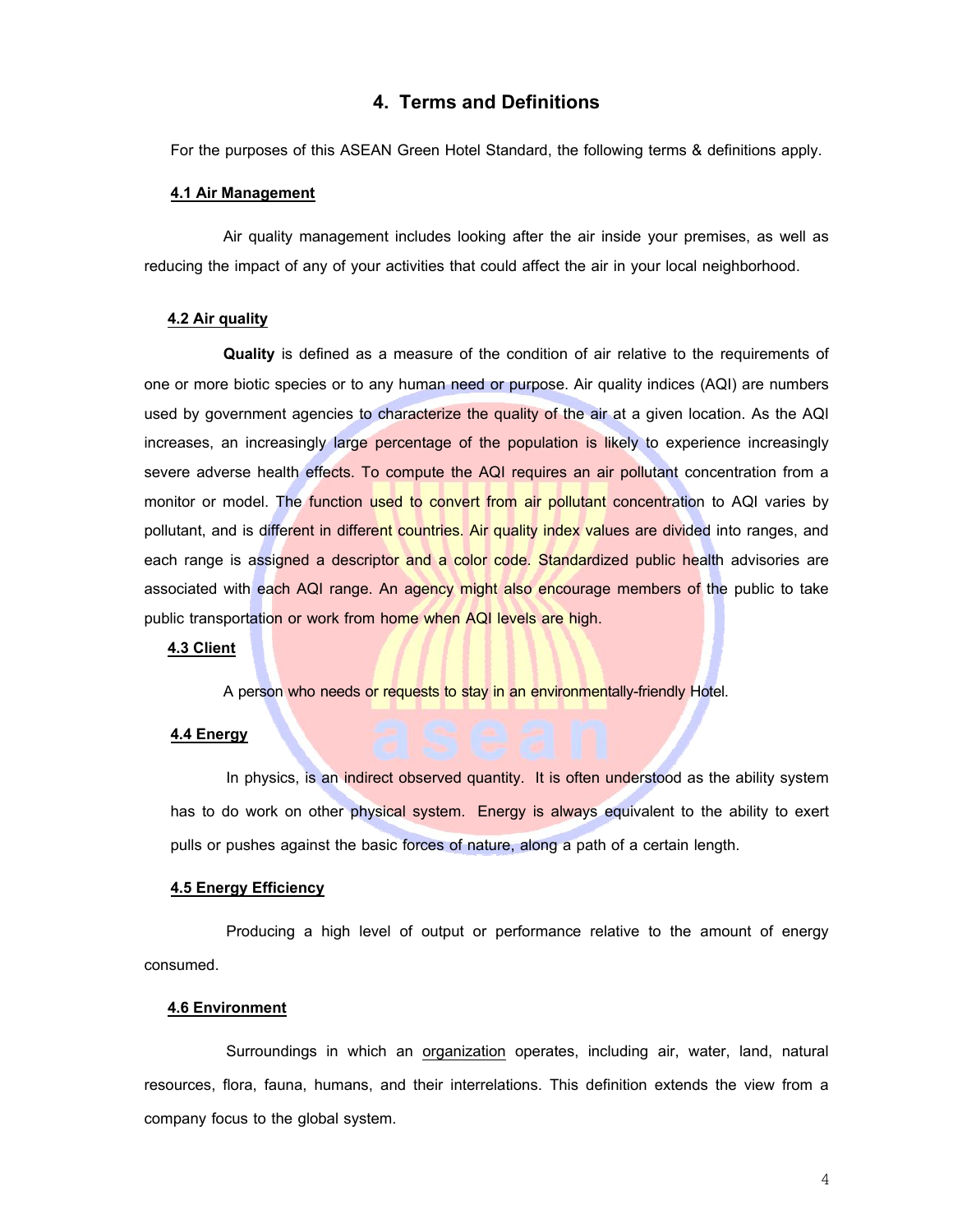#### **4.7 Environmentally Friendly**

A loose term often used in marketing to inform consumers about an attribute of a product or service that has an environmental benefit. This term does not necessarily indicate all attributes of a product or service is environmentally benign.

#### **4.8 Green Hotel**

Green Hotel is a hotel which is environmentally-friendly and adopts energy conservation measures.

#### **4.9 Green Procurement**

The selection of products and services that minimize environmental impacts. It requires a company, organization or community to carry out an assessment of the environmental consequences of a product at all the various stages of its lifecycle in concerning cost of securing raw materials, manufacturing, transporting, storing, handling, using and disposing of the product.

#### **4.10 Green Product (s)**

Green products are those that have less of an impact on the environment or are less detrimental to human health that traditional equivalents. Green products might, typically, be formed or part-formed from recycled components, be manufactured in a more energy-conservative way, or be supplied to the market with less packaging (or all three).

#### **4.11 Grey water**

Waste water that does not contain sewage or fecal contamination and can be reused for irrigation after simple filtration.

#### **4.12 Hotel Operation**

an act or instance, process, or manner of functioning or operating in hotel business.

#### **4.13 Local Community**

Those people living in the immediate area potentially affected socially, economically, or environmentally by a hotel.

#### **4.14 Recycling**

System of collecting, sorting, and reprocessing old material into usable raw materials.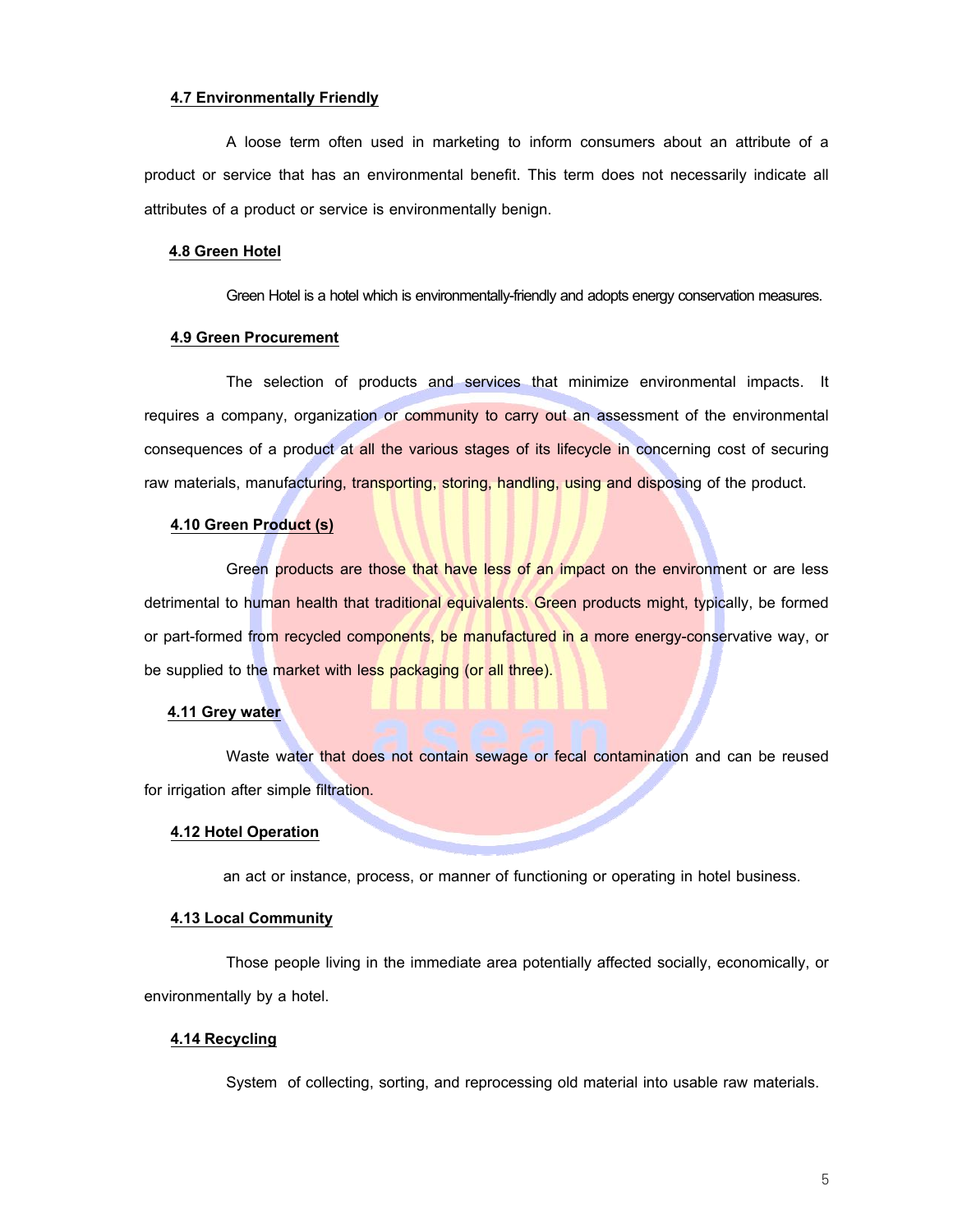#### **4.15 Reduce**

Act of purchasing or consuming less to begin with, so as not to have to reuse or recycle later.

#### **4.16 Reuse**

Cleaning and/or refurbishing an old product to be used again..

#### **4.17 Staff**

all the people employed by a particular organization.

#### **4.18 Supplier**

An individual or an enterprise from the tourism business that provides a good or service to the tourism business.

#### **4.19 Solid Waste**

Solid products or materials disposed of in landfills, incinerated or composted.

#### **4.20 Solid Waste Management**

the act or manner of managing (handling, direction, or control) to reduce the quantity of solid waste that is delivered to landfills, by reducing the sources of waste and reusing or recycling as much as possible of the remainder.

#### **4.21 Waste**

An output with no marketable value that is discharged to the environment. Normally the term "waste" refers to solid or liquid materials.

#### **4.22 Waste Management**

Waste management is the collection, transport, processing or disposal, managing and monitoring of waste materials. The term usually relates to materials produced by human activity, and the process is generally undertaken to reduce their effect on health, the environment or aesthetics. Waste management is a distinct practice from resource recovery which focuses on delaying the rate of consumption of natural resources. The management of wastes treats all materials as a single class, whether solid, liquid, gaseous or radioactive substances, and tried to reduce the harmful environmental impacts of each through different methods.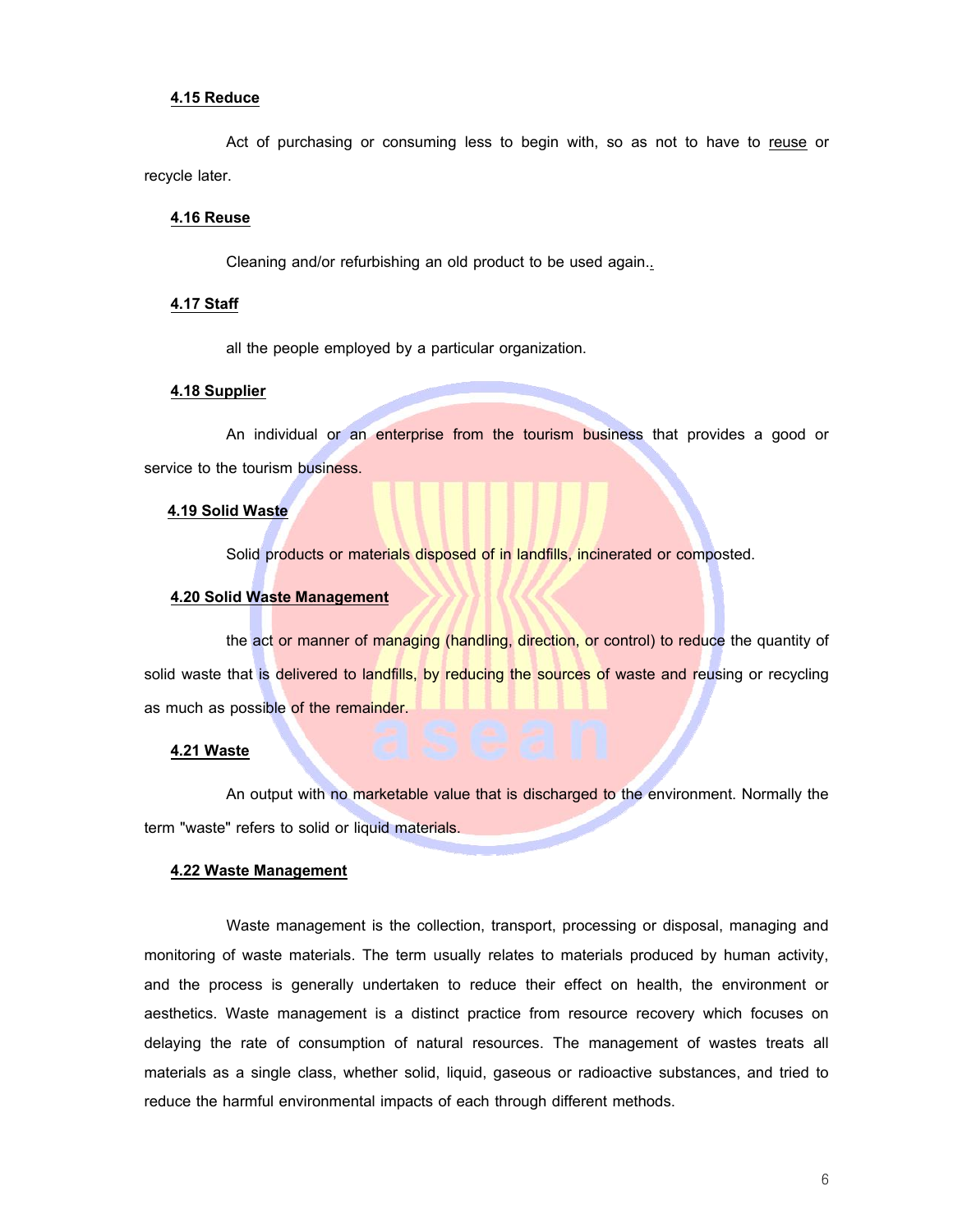#### **4.23 Waste Reduction**

*Source reduction* involves efforts to reduce hazardous waste and other materials by modifying industrial production. Source reduction methods involve changes in manufacturing technology, raw material inputs, and product formulation. At times, the term "pollution prevention" may refer to source reduction.

#### **4.24 Waste Separation**

Separation on sources and types of waste and solid waste.

#### **4.25 Waste Water**

Used water, typically discharged into the sewage system and often contains matter and bacteria in solution or suspension.

#### **4.26 Water Efficiency**

1. The accomplishment of a function, task, process, or result with the minimal amount of water feasible;

2. An indicator of the relationship between the amount of water required for a particular purpose and the amount of water used or delivered.

Though the two are often used interchangeably, there is a difference between water conservation and water efficiency. Water efficiency differs from water conservation in that it focuses on reducing waste. A proposition is that the key for efficiency is reducing waste, not restricting use. It also emphasizes the influence consumers can have in water efficiency by making small behavioral changes to reduce water wastage and by choosing more water efficient products. Examples of water efficient steps includes fixing leaking taps, taking showers rather than baths, installing displacements devices inside toilet cisterns, and using dishwashers and washing machines with full loads. These are things that fall under the definition of water efficiency, as their purpose is to obtain the desired result or level of service with the least necessary water.

#### **4.27 Water Quality**

The physical, chemical, biological and organoleptic (taste-related) properties of water.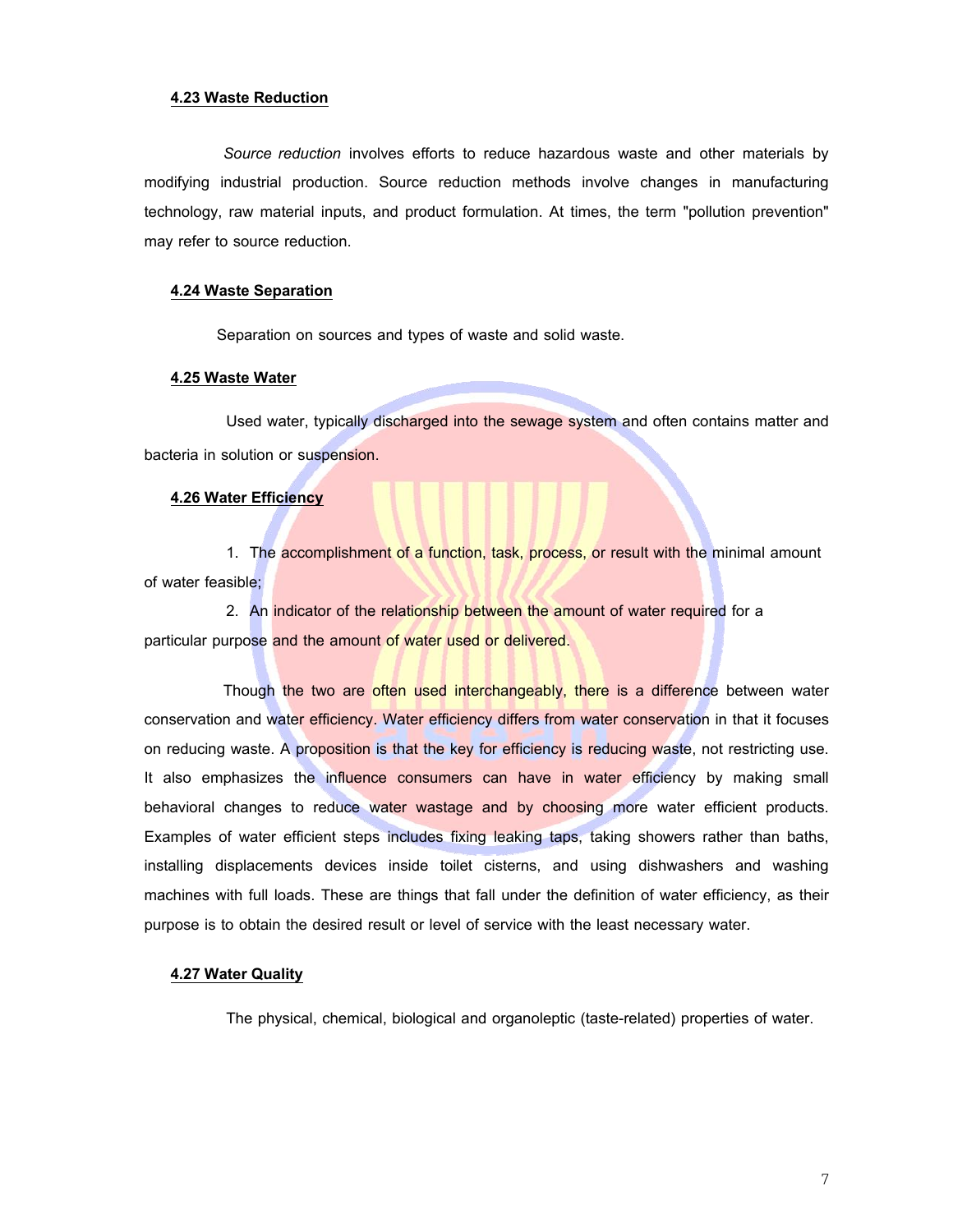# **5. ASEAN Green Hotel Standards**

# **Major Criteria and Requirements**

#### **5.1 Environmental policy and actions for hotel operation**

5.1.1 Promotion of environmental activities in order to encourage the involvement of hotel staff, clients and suppliers to participate in environmental management practices.

5.1.2 Existence of plan for raising staff to be aware of environment i.e. training.

5.1.3 Existence of environmental management plan for hotel operation.

5.1.4 Existence of monitoring program for environmental management of hotels.

#### **5.2 Use of green products**

5.2.1 Encouragement for the use of local products for hotel operation i.e. food and handicrafts.

5.2.2 Encouragement for the use of environmentally friendly products.

#### **5.3 Collaboration with the community local organizations**

5.3.1 Existence of plans/activities to help improve quality of life of the community.

5.3.2 Existence of awareness rising programs for local community on environmental protection.

5.3.3 Creation of activities in promoting culture and traditional performance and local ways of life.

5.3.4 Creation of job opportunity for local community.

#### **5.4 Human resource development**

Provision of training programs for operation and management staff on environmental management.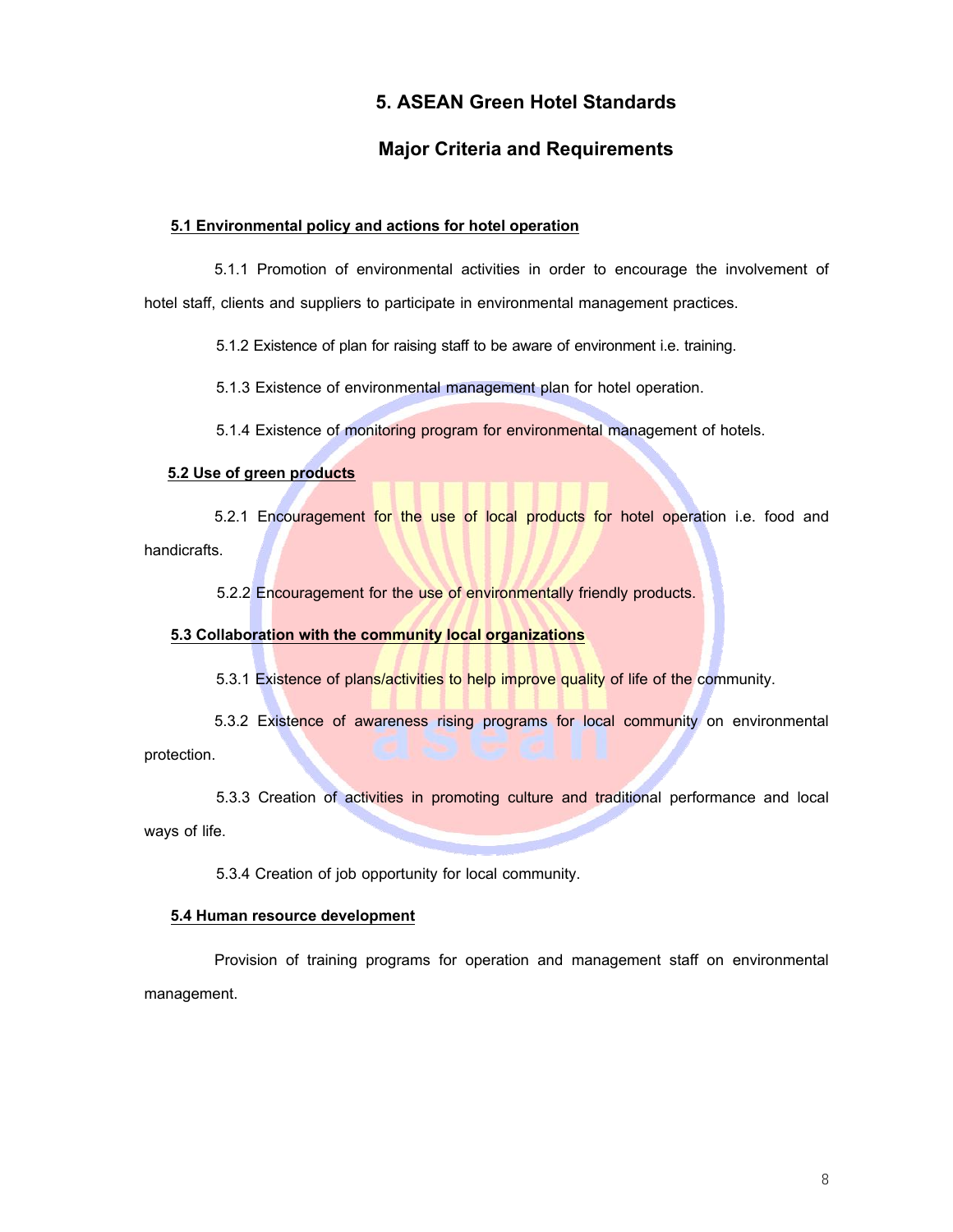#### **5.5 Solid waste management**

5.5.1 Introduction of waste management techniques e.g. waste reduction, reuse, recycling, waste separation and composting.

5.5.2 Encouragement of the involvement of hotel staff in waste reduction, reuse, recycling, waste separation and composting program me.

5.5.3 Encouragement of the involvement of hotel Guest in reuse, recycling, waste separation.

#### **5.6 Energy efficiency**

5.6.1 Introduction of energy saving techniques and / or energy saving technology and equipment for hotel to reduce energy consumption.

5.6.2 Installation of meters/equipment to monitor energy consumption.

Encouragement of the involvement of hotel Guest in energy saving.

#### **5.7 Water efficiency and water quality**

5.7.1 Introduction of water saving techniques and / or use of water saving technology and equipment to reduce water consumption.

5.7.2 Regular maintenance for water saving equipment.

5.7.3 Encouragement of the involvement of hotel Guest in water saving.

5.7.4 Ensure the quality of water used in the hotel.

#### **5.8 Air quality management (indoor and outdoor)**

5.8.1 Designation of smoking and non-smoking area.

5.8.2 Regular monitoring and maintenance for equipment and hotel facilities to ensure the air quality i.e. air conditioning.

#### **5.9 Noise pollution control**

Existence of noise control program from hotel operation.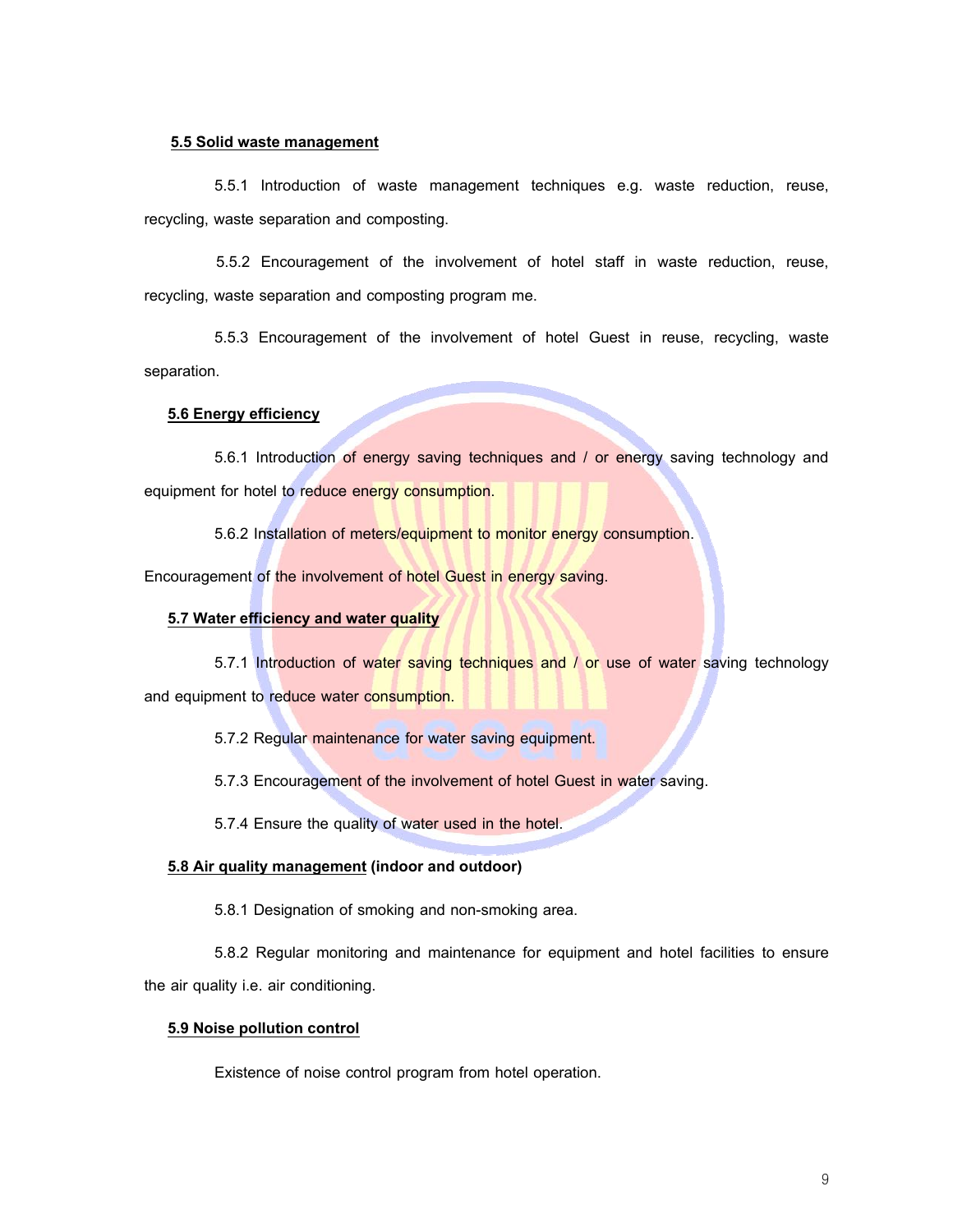#### **5.10 Waste water treatment and management**

5.10.1 The use of mechanisms to prevent water contamination and reduce waste water generation.

5.10.2 Promotion of the use of recyclable/grey water in operation i.e. watering trees.

5.10.3 Encouragement for an appropriate use of wastewater treatment.

#### **5.11 Toxic and chemical substance disposal management**

5.11.1 Provision of clear signs for toxic substance.

5.11.2 Appropriate hazardous waste disposal management.

5.11.3 Regular inspection, cleaning and maintenance for storage in order to avoid leakage of gas or toxic chemical substance.

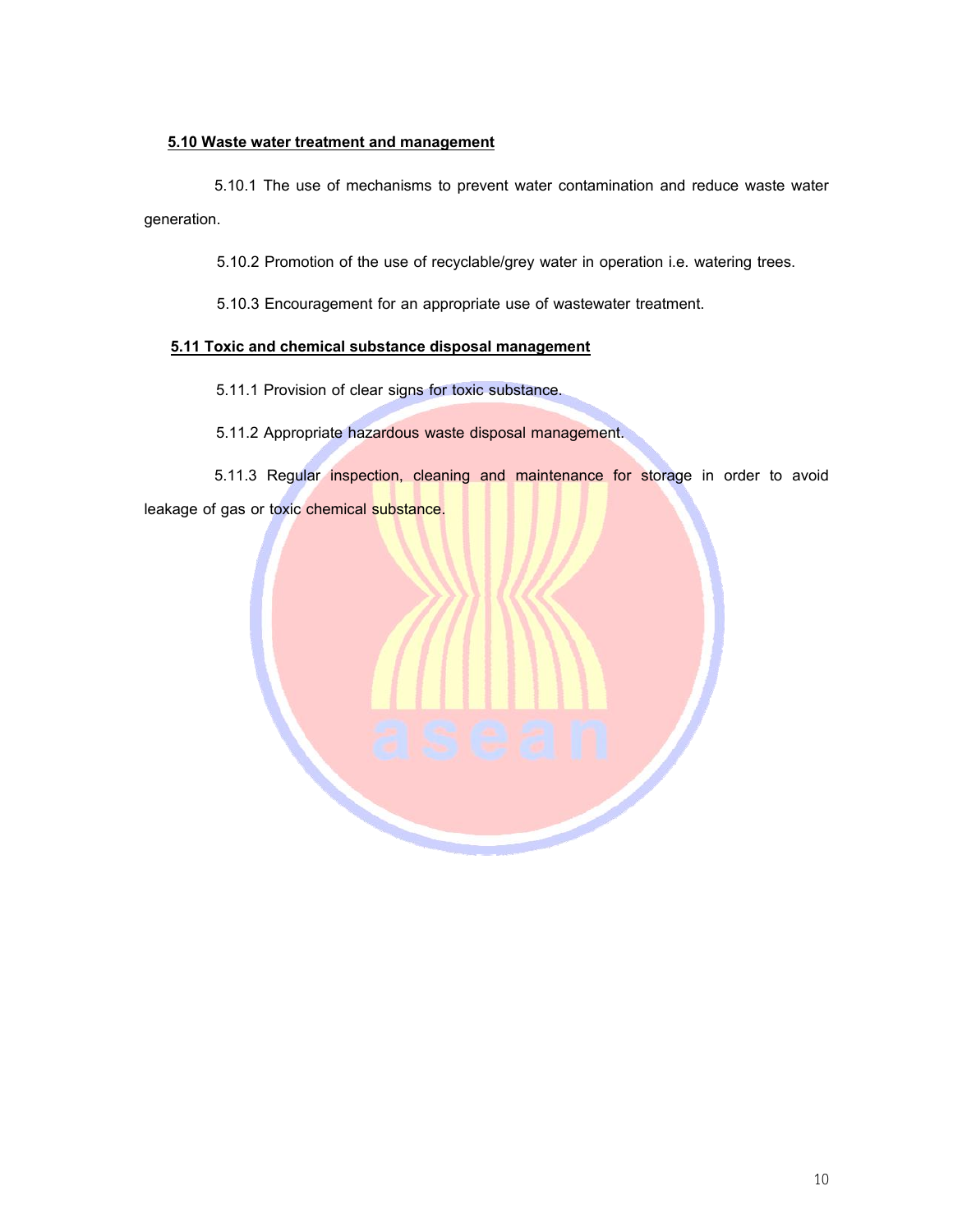# **6. ASEAN Green Hotel Standard**

|                       | <b>Requirements -</b><br><b>Hotels</b> | Indication of practices /        | <b>Supporting</b>     |
|-----------------------|----------------------------------------|----------------------------------|-----------------------|
| <b>Major Criteria</b> |                                        | achievements                     | Documents/            |
|                       |                                        |                                  | <b>Documents</b>      |
| 1. Environmental      | 1.1 Promotion of                       | List of environment activities   | - Registration of     |
| policy and            | environmental activities               | / programs implemented in        | participation         |
| actions for hotel     | in order to encourage                  | connection with the              | - Photo records of    |
| operation             | the involvement of                     | encouragement of staff /         | activities            |
|                       | hotel staff, clients and               | clients/ suppliers to            | - Activity report     |
|                       | suppliers to participate               | participate                      |                       |
|                       | in environmental                       |                                  |                       |
|                       | management practices.                  |                                  |                       |
|                       | 1.2 Existence of plan                  | <b>Environmental awareness</b>   |                       |
|                       | for raising staff to be                | rising plan (s)                  |                       |
|                       | aware of environment                   |                                  |                       |
|                       | i.e. training.                         |                                  |                       |
|                       | 1.3 Existence of                       | <b>Hotel environmental</b>       | <b>Proved of</b>      |
|                       | environmental                          | management plan                  | achievements /        |
|                       | management plan for                    | implemented                      | accomplishments       |
|                       | hotel operation.                       |                                  |                       |
|                       | 1.4 Existence of                       | <b>Measurement of programs /</b> |                       |
|                       | monitoring program for                 | activity compliments             |                       |
|                       | environmental                          |                                  |                       |
|                       | management of hotels.                  |                                  |                       |
| 2. Use of Green       | 2.1 Encouragement for                  | Purchasing criteria of local     | evidence of hotel     |
| products              | the use of local                       | product support and              | policy that encourage |
|                       | products for hotel                     | promotion                        | the use of local      |
|                       | operation i.e. food and                |                                  | products              |
|                       | handicrafts.                           |                                  | -contract between     |
|                       |                                        |                                  | hotel and the local   |
|                       |                                        |                                  | community             |

# **Guideline**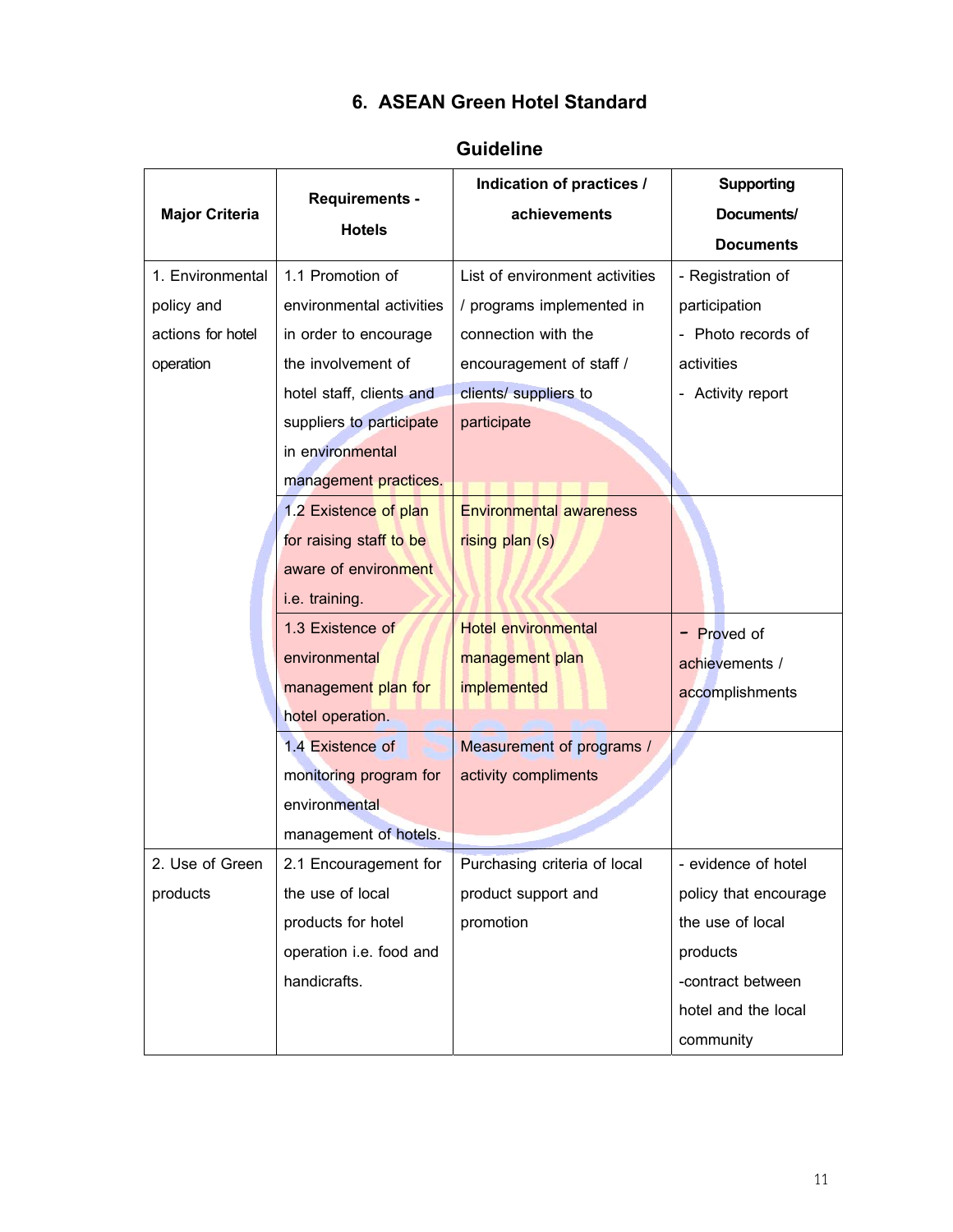|                       |                          | Indication of practices /            | <b>Supporting</b>          |
|-----------------------|--------------------------|--------------------------------------|----------------------------|
| <b>Major Criteria</b> | <b>Requirements -</b>    | achievements                         | Documents/                 |
|                       | <b>Hotels</b>            |                                      | <b>Documents</b>           |
|                       | 2.2 Encouragement for    | Green procurement criteria           | Evidence of                |
|                       | the use of               | in use                               | implementations            |
|                       | environmentally          |                                      | When / by whom             |
|                       | friendly products.       |                                      | these criteria were        |
|                       |                          |                                      | created and used           |
| 3. Collaboration      | 3.1 Existence of         | List of community quality of         | evidence of activities     |
| with the              | plans/activities to help | life improvement                     | implemented When /         |
| community and         | improve quality of life  |                                      | where / by whom they       |
| local                 | of the community.        |                                      | were held                  |
| organizations         | 3.2 Existence of         | <b>Environmental protection</b>      | When / where / by          |
|                       | awareness rising         | awareness programs/                  | whom these programs        |
|                       | programs for local       | activities implemented               | were held                  |
|                       | community on             | in community by hotel / hotel        |                            |
|                       | environmental            | staff                                |                            |
|                       | protection.              |                                      |                            |
|                       | 3.3 Creation of          | <b>Cultural / local living</b>       | Evidence of Photo or       |
|                       | activities in promoting  | promotional activities               | reports                    |
|                       | culture and traditional  | implemented in the past              |                            |
|                       | performance and local    | years                                |                            |
|                       | ways of life.            |                                      |                            |
|                       | 3.4 Creation of job      | <b>Comparative fraction of local</b> | Comparative fraction       |
|                       | opportunity for local    | and non local employments            | of local and non local     |
|                       | community                | in hotel                             | employments in hotel,      |
|                       |                          |                                      | based on the local         |
|                       |                          |                                      | labor law                  |
| 4. Human              | 4.1 Provision of         | Environmental management             | <b>Supporting Evidence</b> |
| resource              | training programs for    | training programs / activities       |                            |
| development           | operation and            | created implemented by               |                            |
|                       | management staff on      | hotel for staff in the past          |                            |
|                       | environmental            | years (1-2 years)                    |                            |
|                       | management.              |                                      |                            |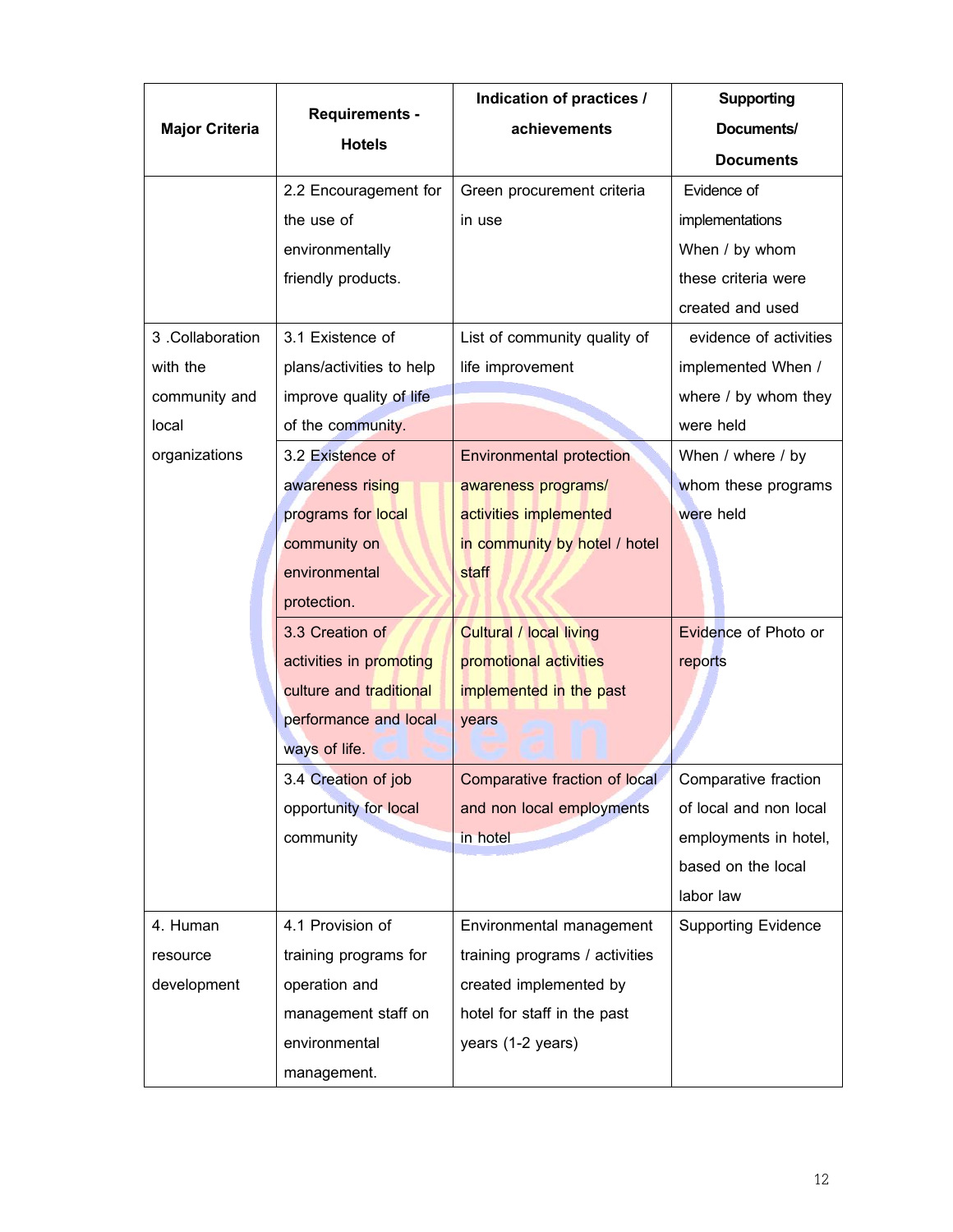|                       |                        | Indication of practices /       | <b>Supporting</b>          |
|-----------------------|------------------------|---------------------------------|----------------------------|
| <b>Major Criteria</b> | <b>Requirements -</b>  | achievements                    | Documents/                 |
|                       | <b>Hotels</b>          |                                 | <b>Documents</b>           |
| 5. Solid waste        | 5.1 Introduction of    | Waste handling and              | <b>Supporting Evidence</b> |
| management            | waste management       | management training             |                            |
|                       | techniques e.g. waste  | programs//activities            |                            |
|                       | reduction, reuse,      | implemented in the past         |                            |
|                       | recycling, waste       | years for staff                 |                            |
|                       | separation and         |                                 |                            |
|                       | composting.            |                                 |                            |
|                       | 5.2 Encouragement of   | Programs / activities           | <b>Supporting Evidence</b> |
|                       | the involvement of     | encouraging involvement of      |                            |
|                       | hotel staff in waste   | hotel staff in waste handling   |                            |
|                       | reduction, reuse,      | and management in the past      |                            |
|                       | recycling, waste       | years                           |                            |
|                       | separation and         |                                 |                            |
|                       | composting program     |                                 |                            |
|                       | me.                    |                                 |                            |
|                       | 5.3 Encouragement of   | <b>Programs/activities</b>      | <b>Supporting Evidence</b> |
|                       | the involvement of     | encouraging guest               |                            |
|                       | hotel Guest in reuse,  | involvements in waste handling, |                            |
|                       | recycling, waste       | management and minimization     |                            |
|                       | separation             | in the past years               |                            |
| 6. Energy             | 6.1 Introduction of    | Installation and use of         | - Supporting Evidence      |
| efficiency            | energy saving          | energy efficient technologies   | Photo/documents/in<br>-    |
|                       | techniques and / or    | and techniques in hotel in      | vestment reports           |
|                       | energy saving          | the past years.                 | Registration of            |
|                       | technology and         |                                 | participations             |
|                       | equipment for hotel to |                                 |                            |
|                       | reduce energy          |                                 |                            |
|                       | consumption.           |                                 |                            |
|                       | 6.2 Installation of    | Installation of power and       | investment report/         |
|                       | meters/equipment to    | energy consumption              | photos/ documents          |
|                       | monitor energy         | metering technologies           | energy reports             |
|                       | consumption.           |                                 | checks                     |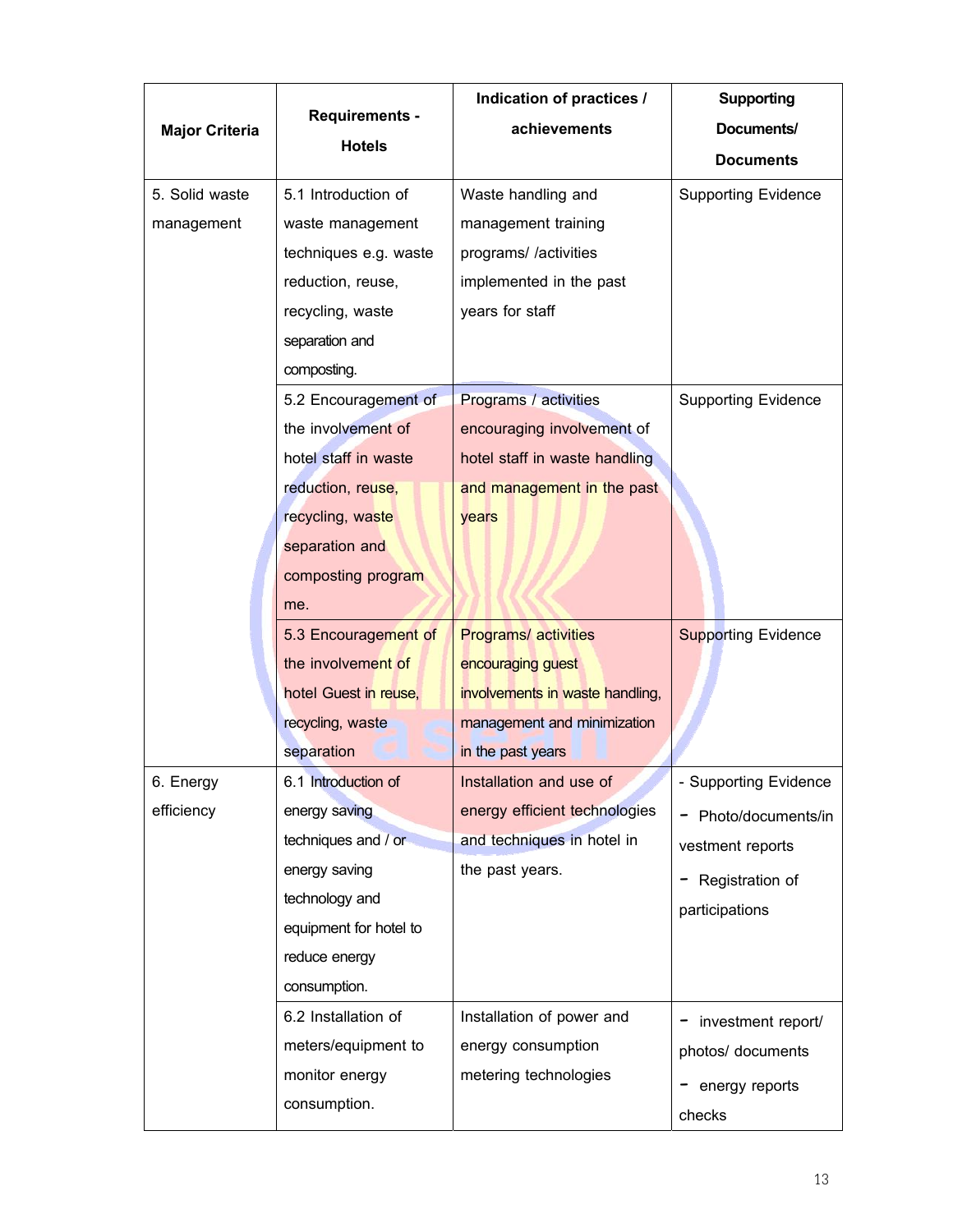|                       |                              | Indication of practices /          | <b>Supporting</b>    |
|-----------------------|------------------------------|------------------------------------|----------------------|
| <b>Major Criteria</b> | <b>Requirements -</b>        | achievements                       | Documents/           |
|                       | <b>Hotels</b>                |                                    | <b>Documents</b>     |
|                       | 6.3 Encouragement of         | Invitation and                     | - supporting         |
|                       | the involvement of           | encouragement messages to          | evidences            |
|                       | hotel Guest in energy        | promote hotel guest in energy      | $-$ checks           |
|                       | saving                       | efficiency in hotel                |                      |
| 7. Water              | 7.1 Introduction of          | Installation and use of water      | Supporting evidences |
| efficiency and        | water saving                 | efficient technologies and         |                      |
| water quality         | techniques and / or          | practices in hotel in the past     |                      |
|                       | use of water saving          | years.                             |                      |
|                       | technology and               |                                    |                      |
|                       | equipment to reduce          |                                    |                      |
|                       | water consumption.           |                                    |                      |
|                       | 7.2 Regular                  | Maintenance reports of             | Supporting           |
|                       | maintenance for water        | engineering team on water          | evidences            |
|                       | saving equipment.            | efficient technologies.            | Photos/comparative   |
|                       |                              |                                    | cost saving          |
|                       |                              |                                    | achievement          |
|                       | 7.3 Encouragement of         | <b>Promotional media/practices</b> |                      |
|                       | the involvement of           | for hotel guests on water          | Supporting           |
|                       | hotel Guest in water         | efficiency involvements            | evidences            |
|                       | saving.                      |                                    |                      |
|                       | 7.4 Ensure the quality       | water quality testing              |                      |
|                       | of water used in the         |                                    | test result          |
|                       | hotel                        |                                    |                      |
| 8. Air quality        |                              | Photo of smoking and non-          |                      |
|                       | 8.1 Designation of           |                                    | Checks               |
| management            | smoking and non-             | smoking areas designated in        | Supporting           |
| (indoor and           | smoking area.                | hotel                              | evidences            |
| outdoor)              | 8.2 Regular monitoring       | Maintenance report of air          | supporting           |
|                       | and maintenance for          | conditioning/ventilating           | evidences            |
|                       | equipment and hotel          | technologies to ensure good        |                      |
|                       | facilities to ensure the air | air quality in hotel               |                      |
|                       | quality i.e. air             |                                    |                      |
|                       | conditioning.                |                                    |                      |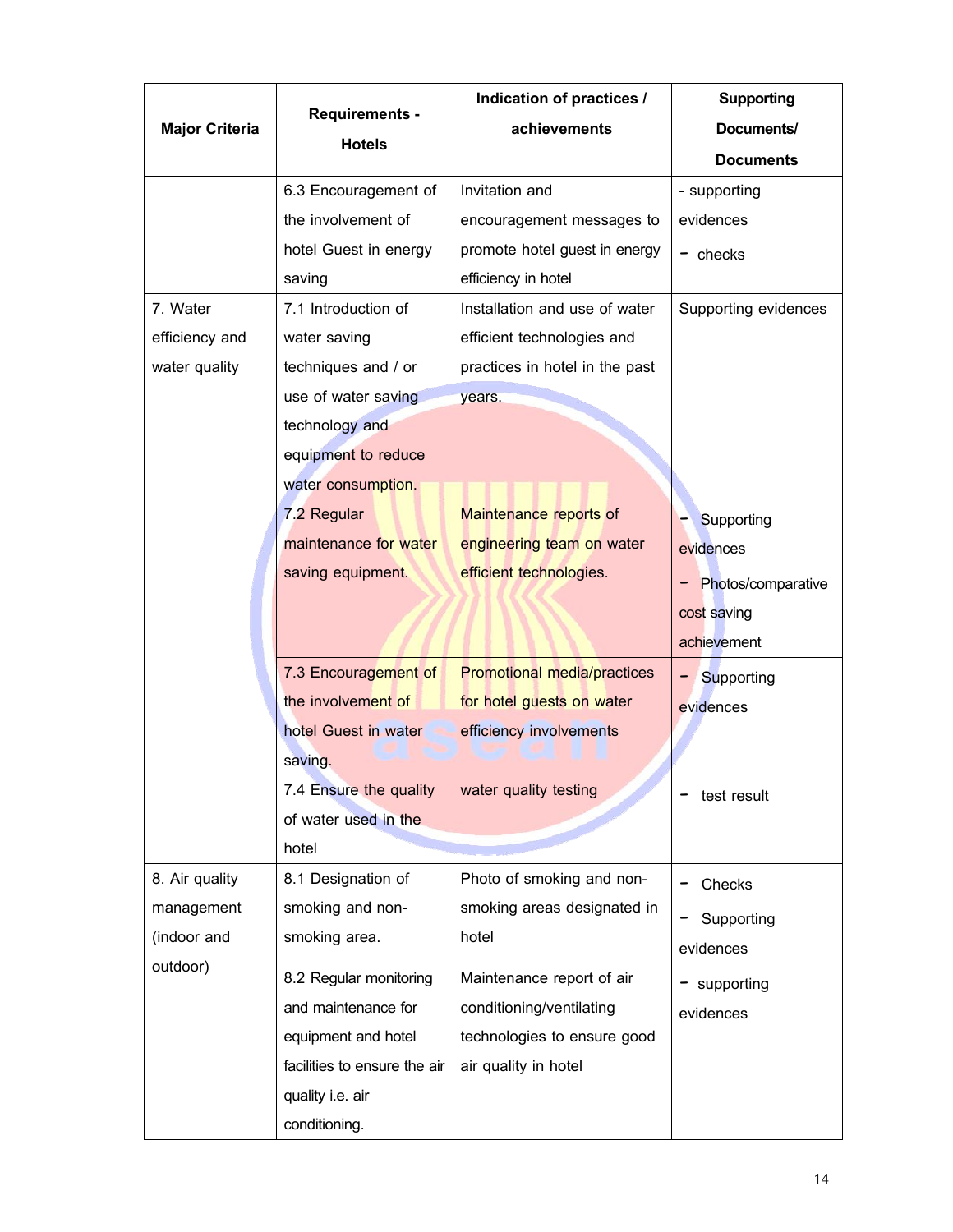|                       |                         | Indication of practices /       | <b>Supporting</b>     |
|-----------------------|-------------------------|---------------------------------|-----------------------|
| <b>Major Criteria</b> | <b>Requirements -</b>   | achievements                    | Documents/            |
|                       | <b>Hotels</b>           |                                 | <b>Documents</b>      |
| 9. Noise              | 9.1 Existence of noise  | Program activities              | supporting evidences  |
| pollution control     | control program from    | implemented in hotel to         |                       |
|                       | hotel operation.        | ensure noise control in hotel   |                       |
| 10. Waste water       | 10.1 The use of         | Program implementation on       | supporting evidences  |
| treatment and         | mechanisms to prevent   | minimization of water           |                       |
| management            | water contamination     | contamination and pollution     |                       |
| (water quality)       | and reduce waste        | prevention in hotel in the      |                       |
|                       | water generation.       | past years                      |                       |
|                       | 10.2 Promotion of the   | Proves of hotel's promotion     | supporting evidences  |
|                       | use of recyclable/grey  | to reuse water and use of       |                       |
|                       | water in operation i.e. | treated water in hotel          |                       |
|                       | watering trees.         |                                 |                       |
|                       | 10.3 Encouragement      | Implementation of waste         | supporting<br>-       |
|                       | for an appropriate use  | water treatment in hotel        | evidences (photos,    |
|                       | of wastewater           |                                 | regular monitoring    |
|                       | treatment.              |                                 | reports, manual,      |
|                       |                         |                                 | certification,        |
|                       |                         |                                 | procurement receipt)  |
|                       |                         |                                 | - checks              |
| 11. Toxic and         | 11.1 Provision of clear | <b>Clear and understandable</b> | supporting evident    |
| chemical              | signs for toxic         | indications of storage and      | photos regular<br>-   |
| substance             | substance.              | use of chemicals in hotel       | checking of the hotel |
| disposal              |                         |                                 |                       |
| management            |                         |                                 | inspection report     |
|                       |                         |                                 | checks<br>-           |
|                       | 11.2 Appropriate        | Hazardous waste handling        | reports/EIA/Proves    |
|                       | hazardous waste         | and disposal practices in       | checks                |
|                       | disposal management.    | hotel                           | manual                |
|                       |                         | -training of staffs on the      |                       |
|                       |                         | hazardous waste                 |                       |
|                       |                         | management handling             |                       |